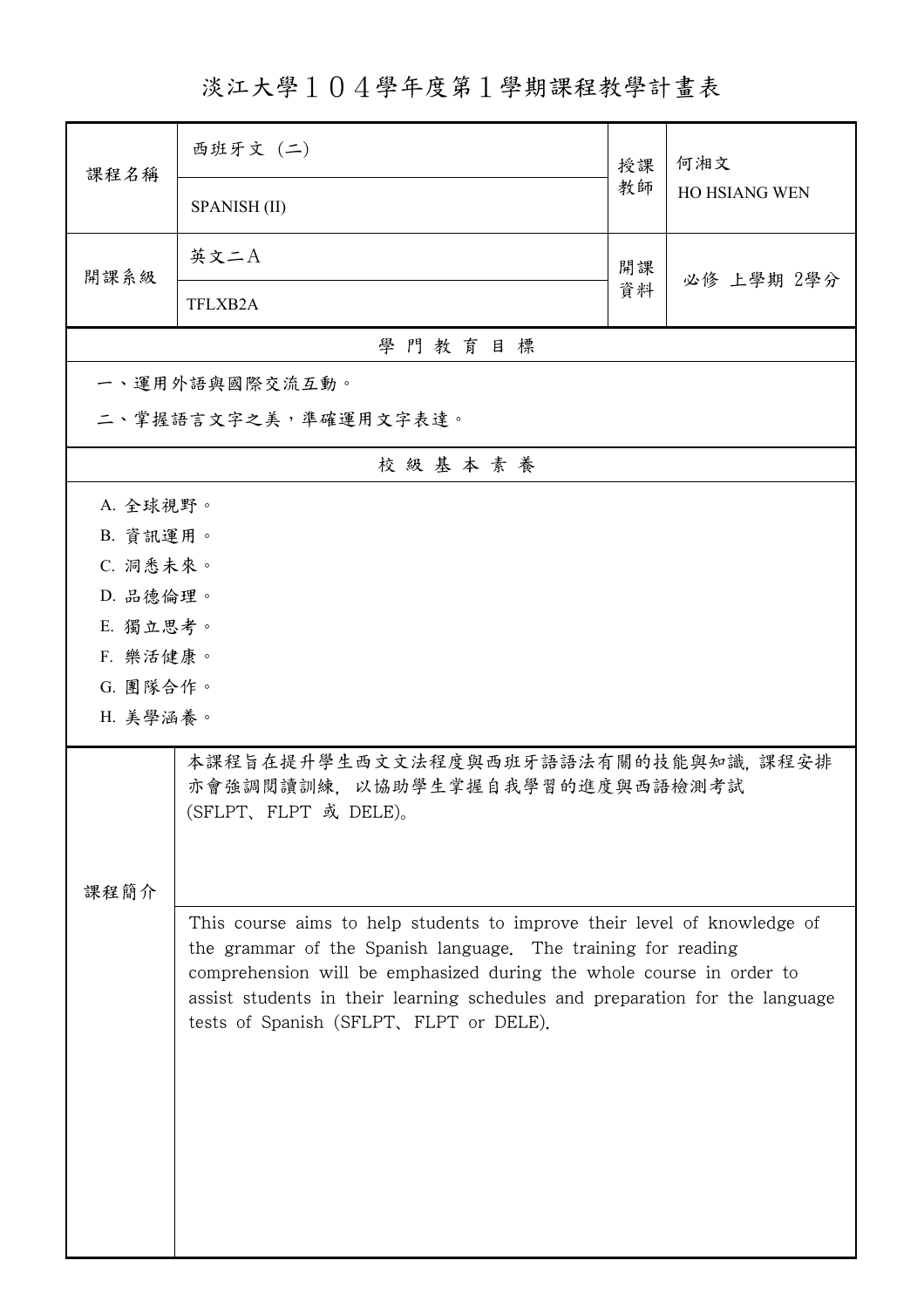本課程教學目標與目標層級、校級基本素養相關性 一、目標層級(選填): (一)「認知」(Cognitive 簡稱C)領域:C1 記憶、C2 瞭解、C3 應用、C4 分析、 C5 評鑑、C6 創造 (二)「技能」(Psychomotor 簡稱P)領域:P1 模仿、P2 機械反應、P3 獨立操作、 P4 聯結操作、P5 自動化、P6 創作 (三)「情意」(Affective 簡稱A)領域:A1 接受、A2 反應、A3 重視、A4 組織、 A5 內化、A6 實踐 二、教學目標與「目標層級」、「校級基本素養」之相關性: (一)請先將課程教學目標分別對應前述之「認知」、「技能」與「情意」的各目標層級, 惟單項教學目標僅能對應C、P、A其中一項。

 (二)若對應「目標層級」有1~6之多項時,僅填列最高層級即可(例如:認知「目標層級」 對應為C3、C5、C6項時,只需填列C6即可,技能與情意目標層級亦同)。

 (三)再依據所訂各項教學目標分別對應其「校級基本素養」。單項教學目標若對應 「校級基本素養」有多項時,則可填列多項「校級基本素養」。 (例如:「校級基本素養」可對應A、AD、BEF時,則均填列。)

| 序<br>號         | 教學目標(中文)                                              |                                                                                                |                                                                                                                                                                                                                                                                                                                                                                      | 相關性            |                        |  |  |
|----------------|-------------------------------------------------------|------------------------------------------------------------------------------------------------|----------------------------------------------------------------------------------------------------------------------------------------------------------------------------------------------------------------------------------------------------------------------------------------------------------------------------------------------------------------------|----------------|------------------------|--|--|
|                |                                                       |                                                                                                | 教學目標(英文)                                                                                                                                                                                                                                                                                                                                                             | 目標層級           | 校級基本素養                 |  |  |
| $\mathbf{1}$   | DELE)                                                 | 本課程旨在提升學生西文文法程度<br>與西班牙語語法有關的技能與知識<br>課程安排亦會強調閱讀訓練,以協<br>助學生掌握自我學習的進度與西語<br>檢測考試 (SFLPT、FLPT 或 | This course aims to help<br>students to improve their<br>level of knowledge of the<br>grammar of the Spanish<br>language. The training for<br>reading comprehension will<br>be emphasized during the<br>whole course in order to<br>assist students in their<br>learning schedules and<br>preparation for the language<br>tests of Spanish<br>(SFLPT, FLPT or DELE). | P <sub>3</sub> | AH                     |  |  |
|                | 教學目標之教學方法與評量方法                                        |                                                                                                |                                                                                                                                                                                                                                                                                                                                                                      |                |                        |  |  |
| 序<br>號         | 教學目標                                                  |                                                                                                | 教學方法                                                                                                                                                                                                                                                                                                                                                                 | 評量方法           |                        |  |  |
| $\mathbf{1}$   | DELE)                                                 | 本課程旨在提升學生西文文法程度<br>與西班牙語語法有關的技能與知識<br>課程安排亦會強調閱讀訓練,以協<br>助學生掌握自我學習的進度與西語<br>檢測考試 (SFLPT、FLPT 或 | 講述、實作                                                                                                                                                                                                                                                                                                                                                                | 席率             | 紙筆測驗、上課表<br>現、課堂學習態度、出 |  |  |
| 授課進度表          |                                                       |                                                                                                |                                                                                                                                                                                                                                                                                                                                                                      |                |                        |  |  |
| 週<br>一大        | 日期起訖                                                  |                                                                                                | 內 容 (Subject/Topics)                                                                                                                                                                                                                                                                                                                                                 | 備註             |                        |  |  |
| $\mathbf{1}$   | $104/09/14$ ~<br>104/09/20                            | Lec. $1$                                                                                       |                                                                                                                                                                                                                                                                                                                                                                      |                |                        |  |  |
| $\overline{2}$ | $104/09/21$ ~<br>Lec. 1 y los ejercicios<br>104/09/27 |                                                                                                |                                                                                                                                                                                                                                                                                                                                                                      |                |                        |  |  |
| $\overline{3}$ | $104/09/28$ ~<br>104/10/04                            | Lec. 2                                                                                         |                                                                                                                                                                                                                                                                                                                                                                      |                |                        |  |  |
|                |                                                       |                                                                                                |                                                                                                                                                                                                                                                                                                                                                                      |                |                        |  |  |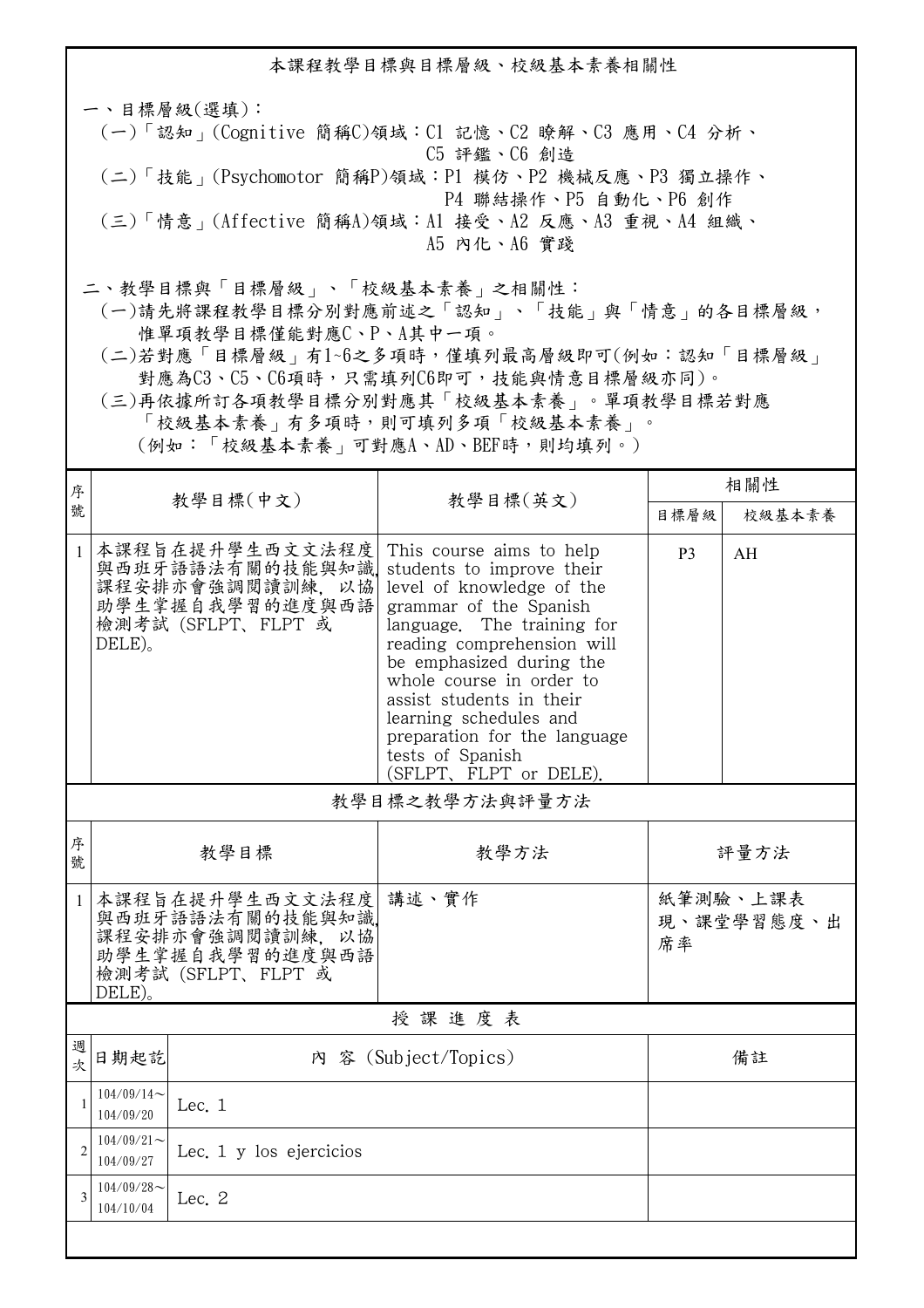| 4           | $104/10/05$ ~<br>104/10/11                                                                             | Lec. 2 y los ejercicios                                                                                                                                                                             |  |
|-------------|--------------------------------------------------------------------------------------------------------|-----------------------------------------------------------------------------------------------------------------------------------------------------------------------------------------------------|--|
| 5           | $104/10/12$ ~<br>104/10/18                                                                             | Lec. $3$                                                                                                                                                                                            |  |
| 6           | $104/10/19$ ~<br>104/10/25                                                                             | Lec. 3 y los ejercicios                                                                                                                                                                             |  |
| 7           | $104/10/26$ ~<br>104/11/01                                                                             | Lec. $4$                                                                                                                                                                                            |  |
| 8           | $104/11/02$ ~<br>104/11/08                                                                             | Lec. 4 y los ejercicios                                                                                                                                                                             |  |
| 9           | $104/11/09$ ~<br>104/11/15                                                                             | Repaso Lec. $1 - 4$                                                                                                                                                                                 |  |
| 10          | $104/11/16 \sim$<br>104/11/22                                                                          | 期中考試週                                                                                                                                                                                               |  |
| 11          | $104/11/23$ ~<br>104/11/29                                                                             | Lec. 5                                                                                                                                                                                              |  |
| 12          | $104/11/30 \sim$<br>104/12/06                                                                          | Lec. 5 y los ejercicios                                                                                                                                                                             |  |
| 13          | $104/12/07$ ~<br>104/12/13                                                                             | Lec. 6                                                                                                                                                                                              |  |
| 14          | $104/12/14$ ~<br>104/12/20                                                                             | Lec. 6 y los ejercicios                                                                                                                                                                             |  |
| 15          | $104/12/21$ ~<br>104/12/27                                                                             | Lec. 7                                                                                                                                                                                              |  |
| 16          | $104/12/28$ ~<br>105/01/03                                                                             | Lec. 7 y los ejercicios                                                                                                                                                                             |  |
| 17          | $105/01/04$ ~<br>105/01/10                                                                             | Repaso Lec. $5 - 7$                                                                                                                                                                                 |  |
| 18          | $105/01/11$ ~<br>105/01/17                                                                             | 期末考試週                                                                                                                                                                                               |  |
| 修課應<br>注意事項 |                                                                                                        | 1. 由於本課程為初級課程, 全程地參與課程是不可或缺的, 無法掌握課程出席的<br>學生,請<br>不要考慮修習這門課程。<br>2. 為了營造良好學習環境, 以及確保其他同學的學習權益, 上課期間禁止飲用零<br>食、<br>高<br>聲 交談與接聽行動電話。<br>3. 學生上課缺席次數超過全學期應出席總次數的三分之一以上者. 即喪失期末考<br>資格。               |  |
|             | 教學設備                                                                                                   | (無)                                                                                                                                                                                                 |  |
|             | 教材課本                                                                                                   | 1. LEARN SPANISH THE FAST & FUN WAY GENE M.HAMMIT, BARRON'S<br>EDUCATIONAL SERIES, INC. HAUPAUGE, NEW YORK, 1997.<br>2. USO DE LA GRAMÁTICA ESPAÑOLA ELEMENTAL FRANCISCA<br>CASTRO, EDELSA, ESPAÑA. |  |
|             | ASI SON - GUIA DE ESTUDIO FUENSANTA PIUG, ESTRELLA LOPEZ,<br>參考書籍<br>VICENTA GONZALEZ, CARME ARBONES Y |                                                                                                                                                                                                     |  |
|             | 批改作業<br>篇數                                                                                             | 篇(本欄位僅適用於所授課程需批改作業之課程教師填寫)                                                                                                                                                                          |  |
|             | 學期成績<br>計算方式                                                                                           | ◆出席率: 10.0 % ◆平時評量:25.0 % ◆期中評量:25.0<br>$\frac{0}{6}$<br>◆期末評量: 25.0 %<br>◆其他〈課堂學習態度〉:15.0 %                                                                                                        |  |